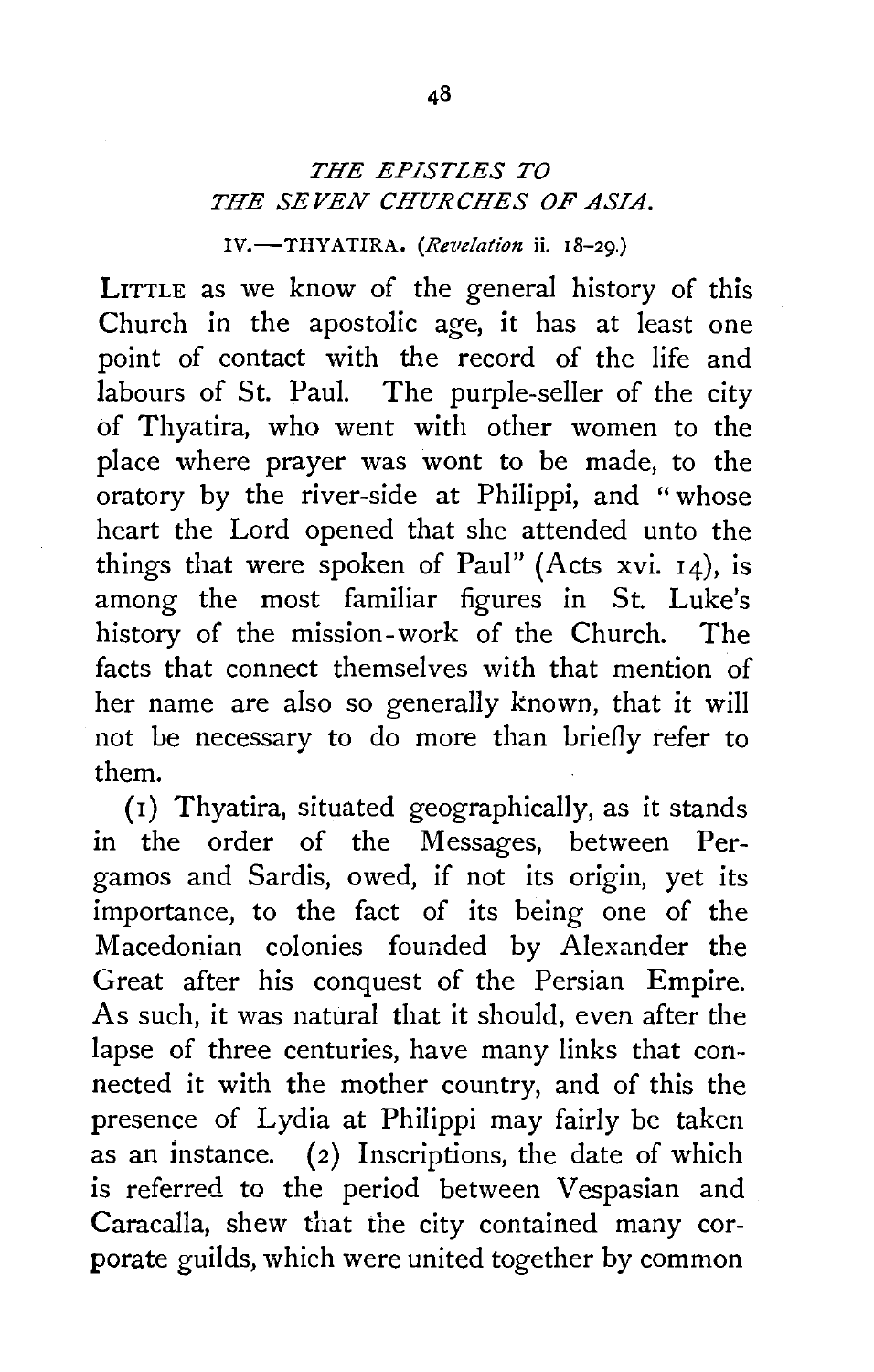pursuits and religious rites, and that of these the guild of dyers was one of the most prominent. That art was indeed common to many of the Asiatic cities, and the commercial fame of Miletus in particular mainly rested on it; but of all these, Thyatira was the only one that had any connection with Macedonia. When we meet with Lydia at Philippi, she is already "one that worshipped God," a halfproselyte, *i.e.*, to Judaism; and we may reasonably infer from this the presence of a Jewish element, more or less influential, among the population of the city from which she came. The inhabitants seem indeed to have presented, from the names that appear on their monuments, a greater mingling of races than was commonly to be found, and included Macedonians, Italians, Asiatics, and Chaldæans. The chief object of their cultus was Apollo, worshipped as the Sun-God, under the Macedonian name of Tyrinnas.

It has been suggested by Dean Blakesley here, as before in the case of Smyrna, that the special words by which the Lord of the Churches describes Himself were determined by the character of the worship just referred to. He assumes that there. was a statue of Apollo, of gold and ivory, or of wood or marble richly gilt; that this shone with a dazzling brightness, and that the "eyes like a flame of fire and the feet like fine brass" were meant to present the image of the Lord of the Churches as yet more glorious and terrible. Ingenious as the conjecture is, it has, I believe, nothing but its ingenuity to commend it. The imagery had been already used without reference to any local  $\sqrt{6}$  vol. III.  $\sqrt{5}$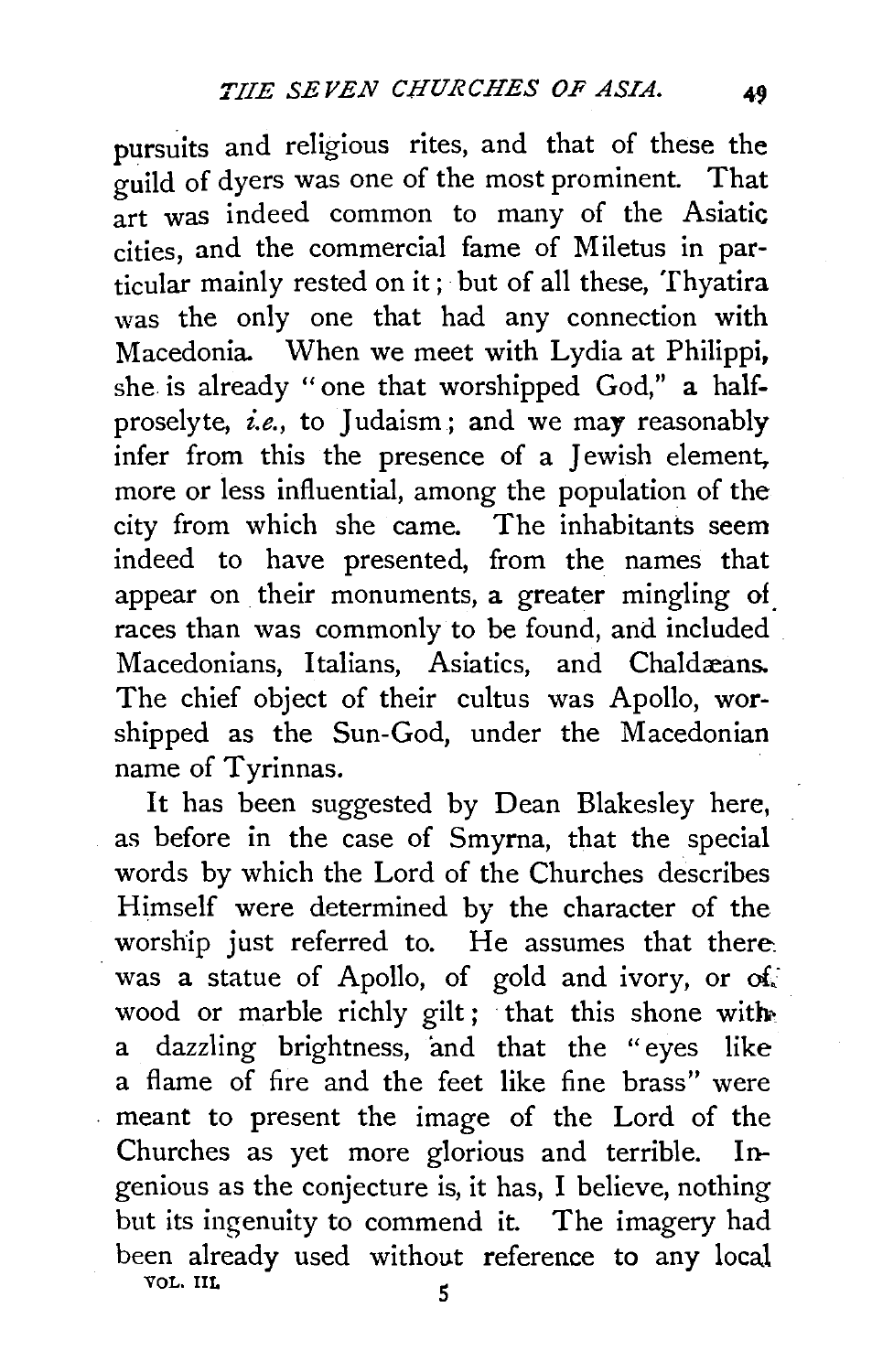colouring, and a reason for this special application of it may be found in the aspects of stern sovereignty which marks the whole Message. The feet of *chalcoliba1zus* shall crush the enemies of God as though they were the vessels of a potter.

The special notes of praise assigned to the Church of Thyatira correspond in a very marked degree with those which we find prominent also in that of the Philippians. Loving ministrations, patient endurance, warm-hearted faith, the more feminine graces of the perfect Christian character are dominant in both. It has been held by not a few writers (notably by Canon Lightfoot) that this characteristic of the Philippian converts was, in part, owing to the continued influence of the first European proselyte in that Church. If we remember that she came from Thyatira, and not improbably returned to it after a season, it is at least interesting to trace there also the same type of character as having been -developed possibly under the same influence. And ·there were no signs of any falling off in this respect. ·The " last works" were " more than the first." What was wanted was that these graces should be balanced by others of a more masculine type, by righteous zeal against evil, by the exercise, when necessary, of the power to judge and to condemn. Here also the prayer of one who knew what the Church needed would have been that their "love might abound more and more in knowledge and in all judgment" (Phil. i. 9).

We cannot enter on the words which follow without noticing the strange reading, not " that woman," but "thy wife, Jezebel" ( $\tau \gamma \nu \gamma \nu$ *quvaîka σου*), which would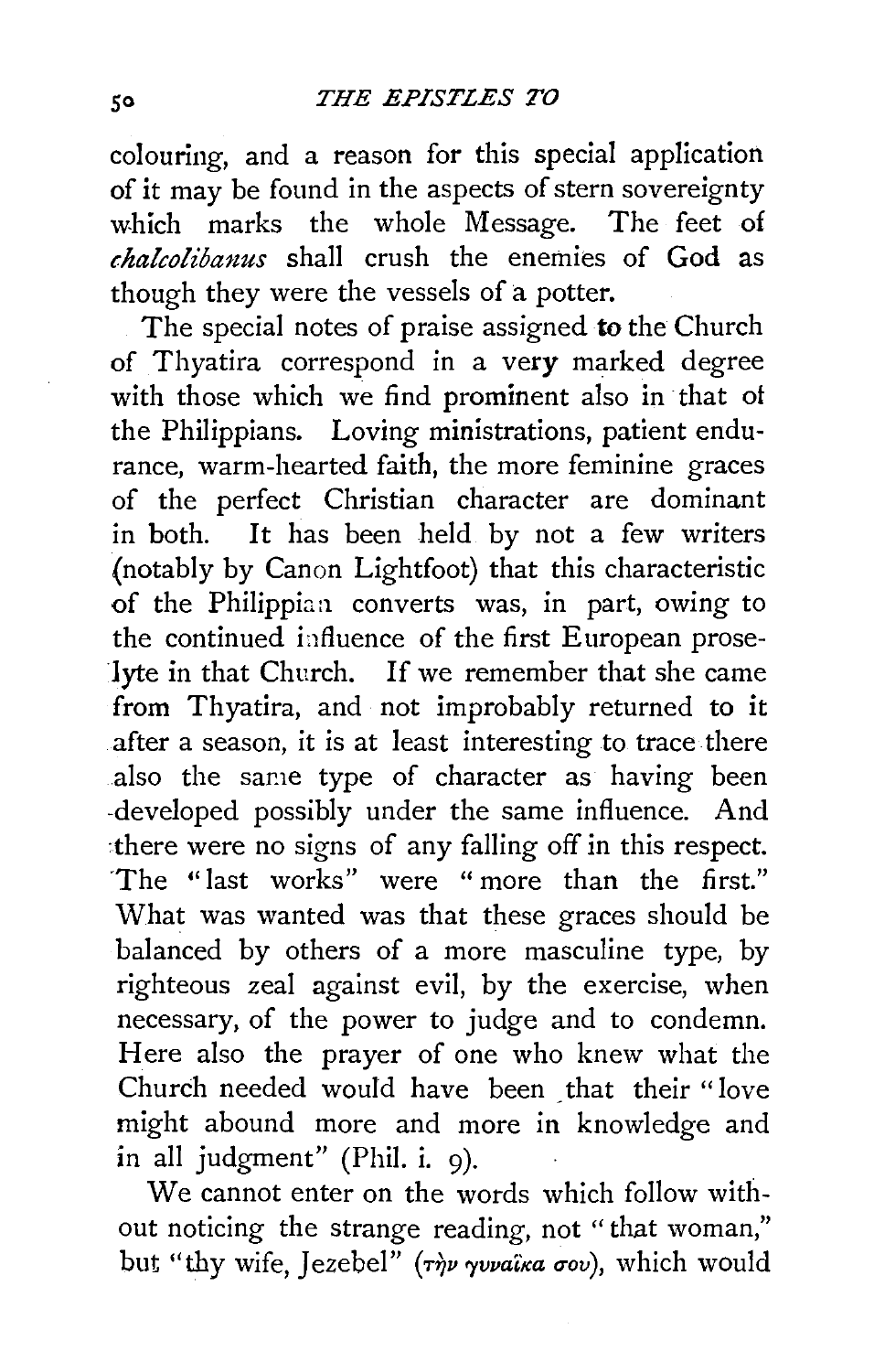force upon us the conclusion that the work of the Angel, or Bishop, of the Church of Thyatira was thwarted by one who ought to have been his helpmate in it: that she had become tainted with the teaching of the followers of Balaam, and claimed as a prophetess an authority that over-ruled her husband's. I cannot set aside that reading on account of .the strangeness of the picture thus presented to us, for truth is often stranger than fiction.<sup>1</sup> And on the principle, which has become almost an axiom in textual criticism, that the more difficult reading is probably the true one, this, commended as it is by some of the highest MSS., may well claim admission into the text. . We can understand the deliberate suppression of a fact so startling. It is hard to understand the deliberate insertion of a word that would create so great a difficulty. On the other hand, it must be remembered that there is hardly any limit to be set to the blunders, pure and simple, of transcribers, and that the pronoun which creates

'If we receive this rendering we find (as Dr. Wordsworth has pointed out) a singular parallel in the Epistle of Polycarp to the Philippian Church (c. xi.). There also the influence of women, at first, as we have seen, an element for good, had become the source of evil ; and the wife of a presbyter named Valens is mentioned as having encouraged him in his transgressions. Strangely enough, too, the trans· gression is like in kind to that with which the Message to Thyatira deals. We have indeed only the Latin text of this part of the Epistle, and there we read : " Moneo itaque vos, ut abstineatis ab avaritia et sitis casti, et veraces. . . . Si quis non abstinuerit ab avaritia, ab idololatria coinquinabitur." The "avaritia" of the Latin corresponds, however, in all probability, to the Greek  $\pi\lambda\epsilon_0\nu\epsilon\mu\epsilon_0$ , and that word, as in I Thess. iv. 5, and probably in I Cor. v. 10, was used in a secondary sense, as implying the lawless lust which was regardless of the rights of others. The union of the "avaritia" with "idololatria" almost forces this meaning upon us, and so presents the two as being in as close an alliance at Philippi as at Thyatira.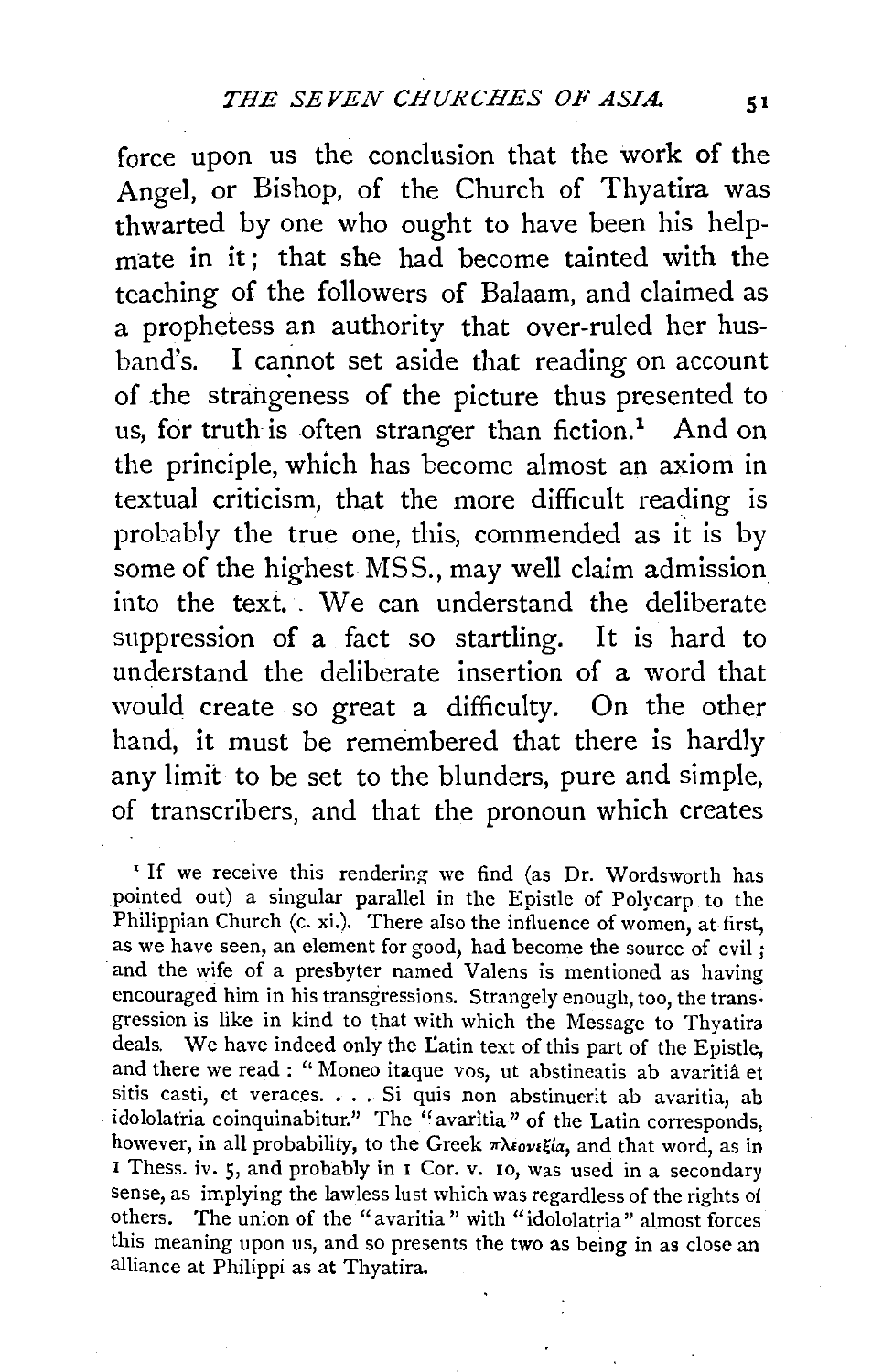the perplexity is wanting in at least one (the Sinaitic MS.) of the first-class authorities.

On the whole, then, it seems best to deal with the passage, in any case sufficiently startling, without the additional element of strangeness which this reading gives it. On the other hand, I cannot accept the view taken by Alford and others, that "the woman Jezebel" represents, not a person, but a sect. Everything in the description has, if I mistake not, a distinctly individualizing character, and as such it throws light on some interesting social questions connected with the history of the Apostolic Church.

It lay in the nature of the Pentecostal gift that the powers which it conferred were not confined to one sex any more than to one class or race. Daughters as well as sons were to prophesy; the Spirit was to be poured on the "handmaids" as well as the "servants" of the Lord. (Acts ii.  $17-18$ .) In Palestine, doubtless, the exercise of these gifts would be restricted by what had become, in spite of the older recollections of Deborah and Huldah, the traditional position of women in the religious life. It was not likely that a woman would be bold enough to speak in a synagogue where all of her own sex were screened off from seeing or being seen. In Greekspeaking countries, on the other hand, familiar with the thought of Sibyls and Pythian priestesses and damsels like that at Philippi with a spirit of divination, the true gift would more readily find a sphere of action, and would be more exposed, on the one hand, to the excitement and ecstasy which. were among the incidents of its working; and, on the

 $52.$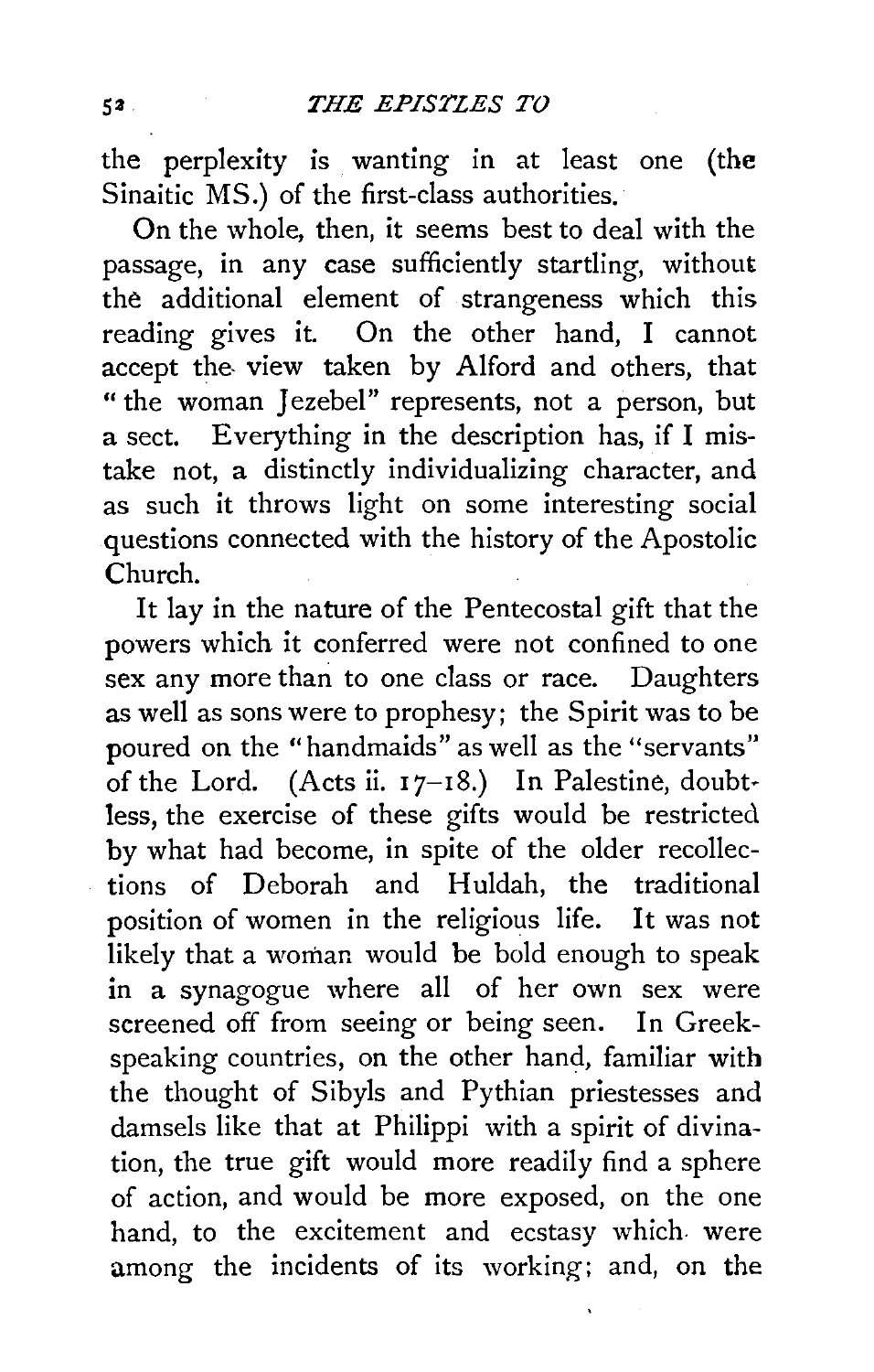other, to the rivalry of a counterfeit inspiration, morbid in its nature, presenting phenomena of startling extravagance and easily enlisted in support of the wild imaginations which were the germs of heresy. Traces of that extravagance we meet with in the Church of Corinth. Women had appeared in the public gatherings of the Church, and had " prophesied" with their faces unveiled, casting aside that which, both in the Jewish and Greek code of social ethics, was the symbol of womanly reserve. (I Cor. xi. S-IO;) At first, it would seem, St. Paul had been content to reprove any manifestation of the prophetic power that was accompanied by so flagrant a disregard of the principles which, then as always, were the foundation of the rules of conventional decorum. But second thoughts (I do not think it irreverent to attribute second thoughts even to an Apostle) led him to the conclusion that the risks of abuse were so great that it was better to restrain the practice which was so liable to them; and accordingly, both in a later Chapter of the same Epistle ( $\overline{1}$  Cor. xiv. 34, 35) and in the injunctions which he left as his last bequest to the Asiatic Churches (I Tim. ii. II, I2), he laid down the rule that women were to be "silent" in all assemblies of the Church at which men were present, and to confine the exercise of their gifts to the work of teaching their own sex. We know too little of the conditions under which the four daughters of Philip the Evangelist prophesied at Cæsarea (Acts xxi. 8) to be able to say whether this was an exception to St. Paul's rule. It is probable enough that it was only in the privacy of their own home, or surrounded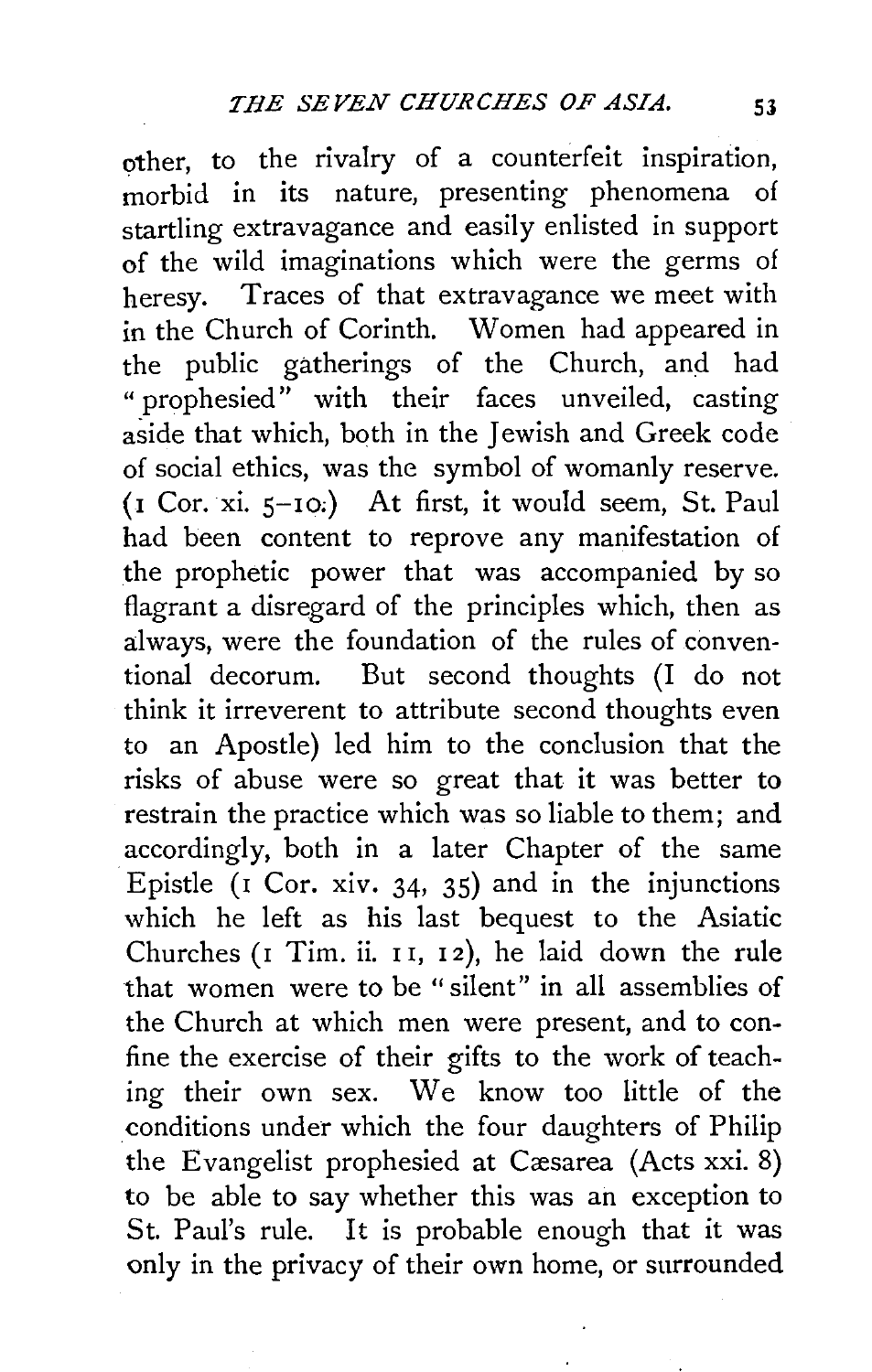by female disciples, that they gave utterance to the words which came from their lips, instinct with a divine power; it is possible that their character as "virgins" (i.e., not merely unmarried women, but consecrated to a ministerial life) gained for them exceptional privileges ; it is possible, lastly, that the Apostolic Churches were not bound by any uniform code of rules and rubrics, and that that of Cæsarea had not as yet adopted the regulation which was binding on the Churches founded by St. Paul.

What we have to deal with, in any case, in the Church of Thyatira is the assumption, on the part of some conspicuous woman, of the character of a prophetess, supported by the phenomena that simulated inspiration, and that her utterances were used to support the twofold errors of the Nicolaitanes and the followers of Balaam, "to teach and *to* seduce" the servants of Christ " to commit fornication, and to eat things sacrificed to idols." The name Jezebel, the representative of the Zidonian worship which had tainted the life of Israel with its impurities, was used, as that of Balaam had been, to point the sharpness of the rebuke, possibly with a special reference to the memorable scene when she, with unveiled face, and the brightness of her eyes heightened with the *kohl* of Eastern cosmetics, looked out of her palace window to try for the last time her powers of fascination, or, if those failed, of defiance, on the advancing conqueror and avenger (2 Kings ix. 30). It would hardly be at variance with what we know of the workings of the unrestrained orgiastic impulse at other times and in other countries (as, *e.g.,* in the Bacchanalia, of which Livy (xxxix 8-Iq) gives so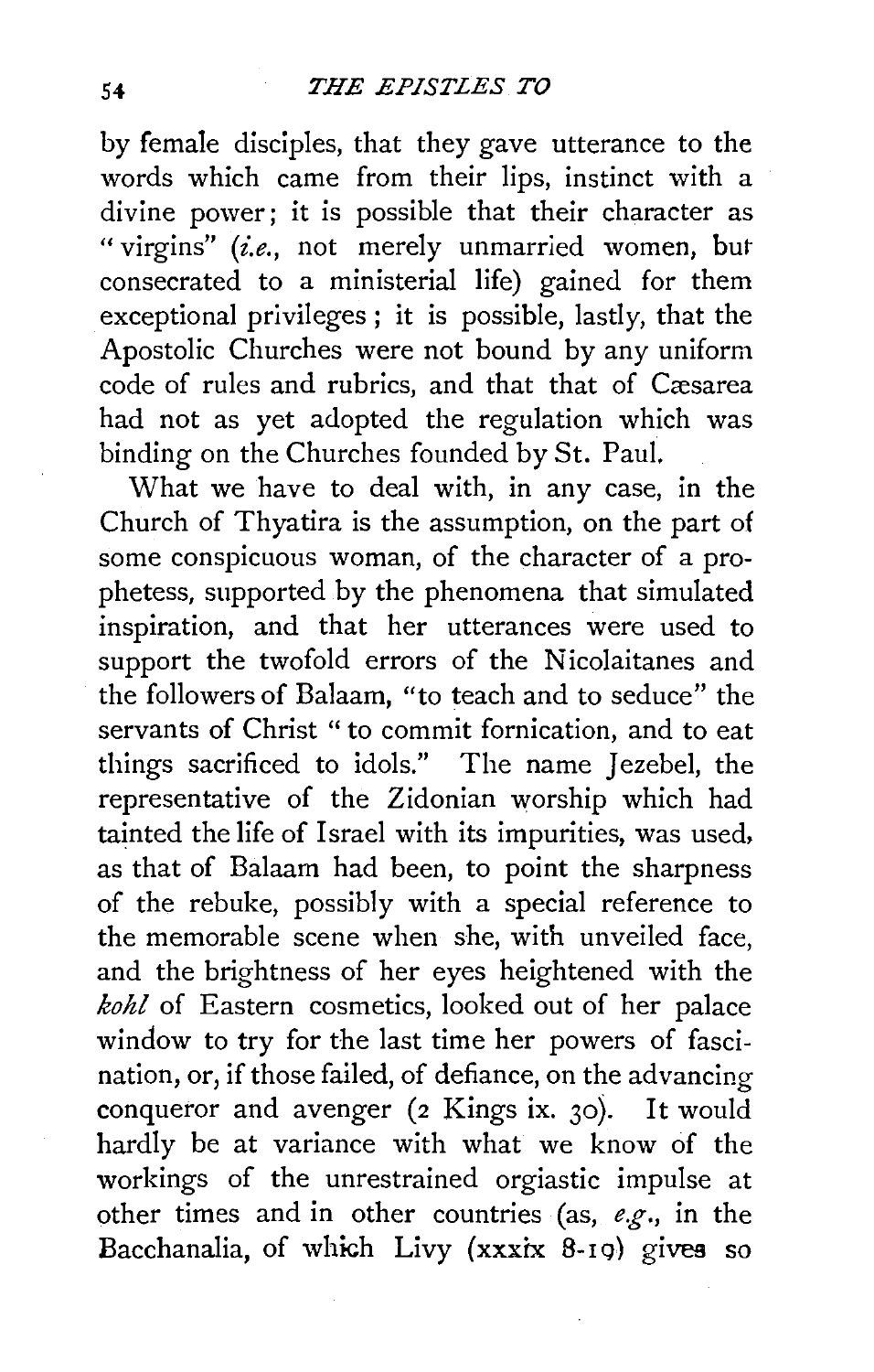terrible a description) to assume that the words of verse 22 were literally true; and that here too the Agapæ, or love-feasts of the Christian Church, were stained, as the hints in  $2$  Peter ii.  $13$ ,  $14$ , and Jude, verse 12, not obscurely intimate, with the perpetration of fathomless impurities in which this so-called prophetess was herself a sharer. \_

The words of threatening that follow on the statement of the guilt were not less distinctly personal in their character. As the incestuous adulterer at Corinth was delivered to Satan for the destruction of the flesh that the spirit might be saved in the day of the Lord ( $\sigma$  Cor.  $\sigma$ ,  $\sigma$ ); as those who polluted the supper of the Lord with riotous excess received not only the just reward, but the natural fruit of their sin, in sickness and in death (r Cor. xi. 30), so it was here. The penal discipline of sickness was needed to wake up the self-blinded prophetess to \_ perceive the real character of the evil into which she had plunged; and she was to be "cast into the bed" of pain and weariness ; and those that were sharers in her guilt into "great tribulation," while " her children" were to be "slain with death." The received explanation of the last clause is that the ·"children" of the false prophetess were her followers and supporters ; and for those who maintain the impersonal character of the ·woman Jezebel, as representing a wild heretical sect, such an interpretation is, . of course, at once natural and inevitable. It is hard, however, to distinguish, on this hypothesis, between the "children" and "those that commit fornication with her," in their different degrees of complicity; and, on the whole, I see no reason for abandoning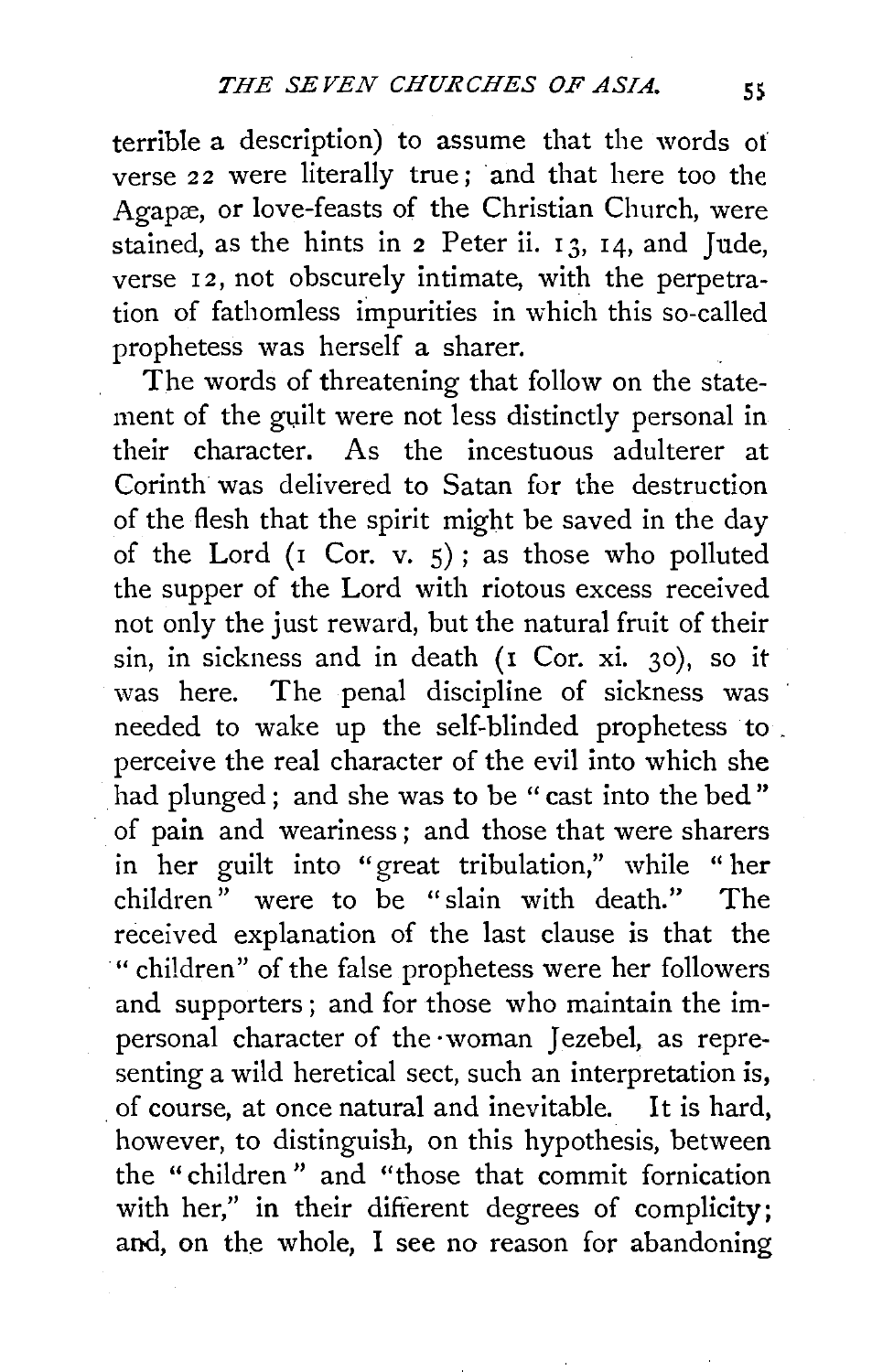the literal meaning even here. The writers of the New Testament recognized, as we have seen, in the events of life a Divine order, sometimes a Divine interposition ; and as the death of the child of sin had been the appropriate penalty of David's great transgression  $(2 \text{ Sam. xii. } 14)$ , so it might be here. The loss of "the desire of her eyes," the death of the children who were the issue of her shameless life, was to be the sharpest pang in the penal discipline that was to come on her ; and, stript and bare of all that once made the joy of life, weary and sick, without the smiles of children round her, the false prophetess was to await her end. So should all the Churches know that the Lord was " he which searcheth the hearts and reins," discerning all the baseness and impurity which were clothed with the high-sounding swelling words of knowledge, wisdom, freedom ; that, though the long-suffering of God may in many cases reserve the execution of his sentence till the term of probation is over, there are yet others in which the sins of men bring on themselves a swift destruction, and that they which sow to the flesh shall of the flesh reap corruption.

Another characteristic feature of the false teaching of these early Gnostics appears in the words that follow. They boasted that they alone had the courage and the power to know the " depths " of Satan. The peculiar addition, " as they say," indicates that the phrase was one in frequent use among them, and it throws light on the relation in which they stood to the great teachers of the Apostolic Church. Here, as in the matter of eating things sacrificed to idols, they were caricaturing and pervert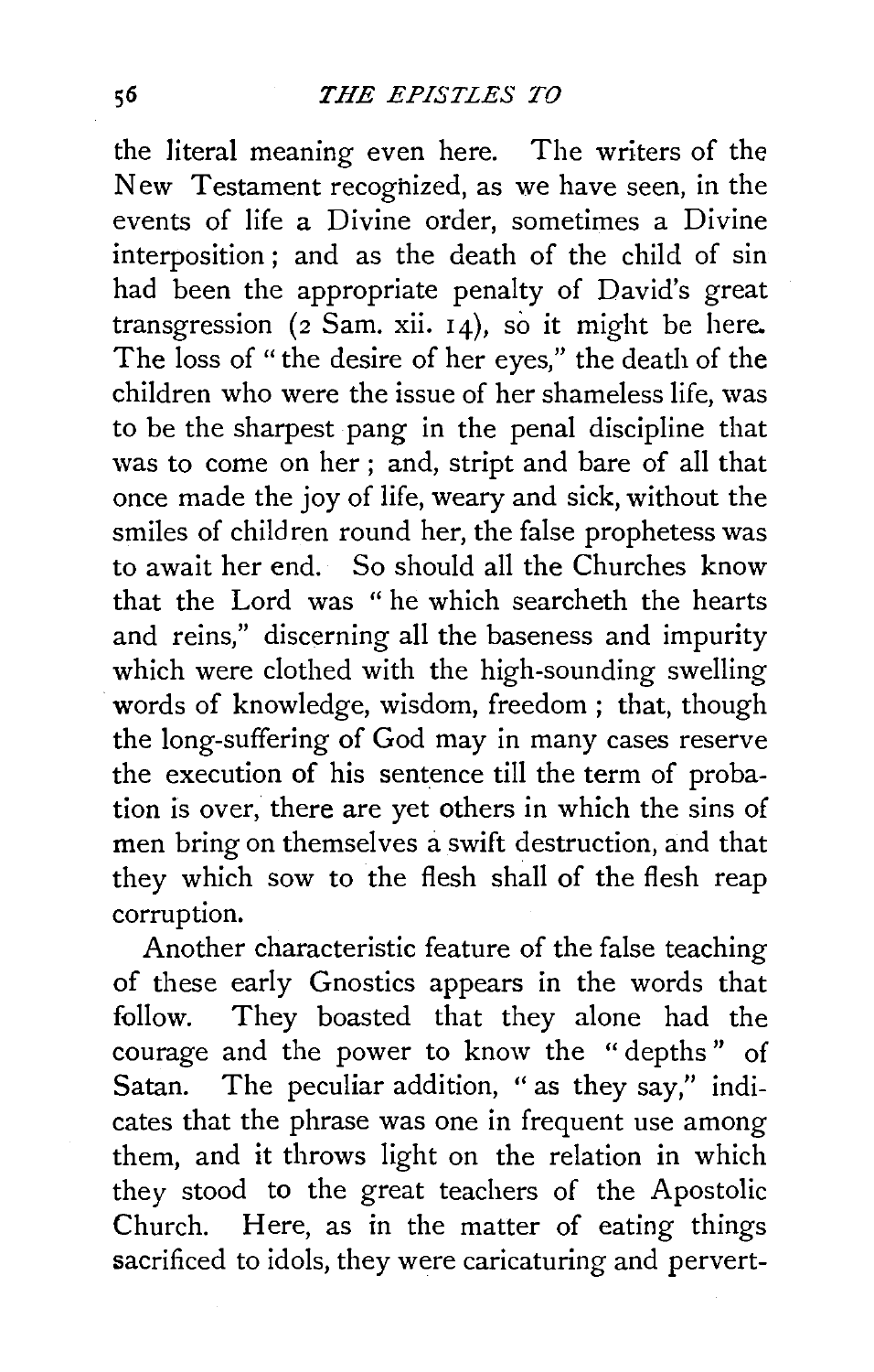ing the language of St. Paul. From him, after he had tracked the mysterious working of the Divine love in permitting evil for the sake of a greater good, had burst the rapturous cry, "Oh, the *depth*  of the riches both of the wisdom and knowledge of God " (Rom. xi. 33). He, in contemplating the glory which eye had not seen, nor ear heard, but which God had revealed by his Spirit, had spoken of that Spirit thus working in man as one that "searcheth all things, even the *deep* things of God "  $($ I Cor. ii. 10 $)$ . It was, in the nature of things, probable that those who claimed a prophetic inspiration shewing itself in a higher form of knowledge than that which was given to others, should take up a phrase so congenial to their boastful claims, and talk much of their acquaintance with the "depths of God." If their boasts were limited to that knowledge, we must see in the startling phrase the "depths of Satan," the stern irony of condemnation. Their fancied knowledge of the mysteries of the Divine Nature, obtained by a deliberate transgression of every Divine commandment, did but bring them nearer to that Satanic nature, in which knowledge without holiness was seen in its highest power. As those who called themselves Jews were of the Synagogue of Satan, as those who boasted of their freedom were themselves the servants of corruption, so was it here. Every step they took that led them further . into the depths of a mystic impurity did but identify them with that power of evil which Christ had come to conquer and destroy. It is possible, however, and the position of the words, "as they say," renders it even probable, that their dark imaginations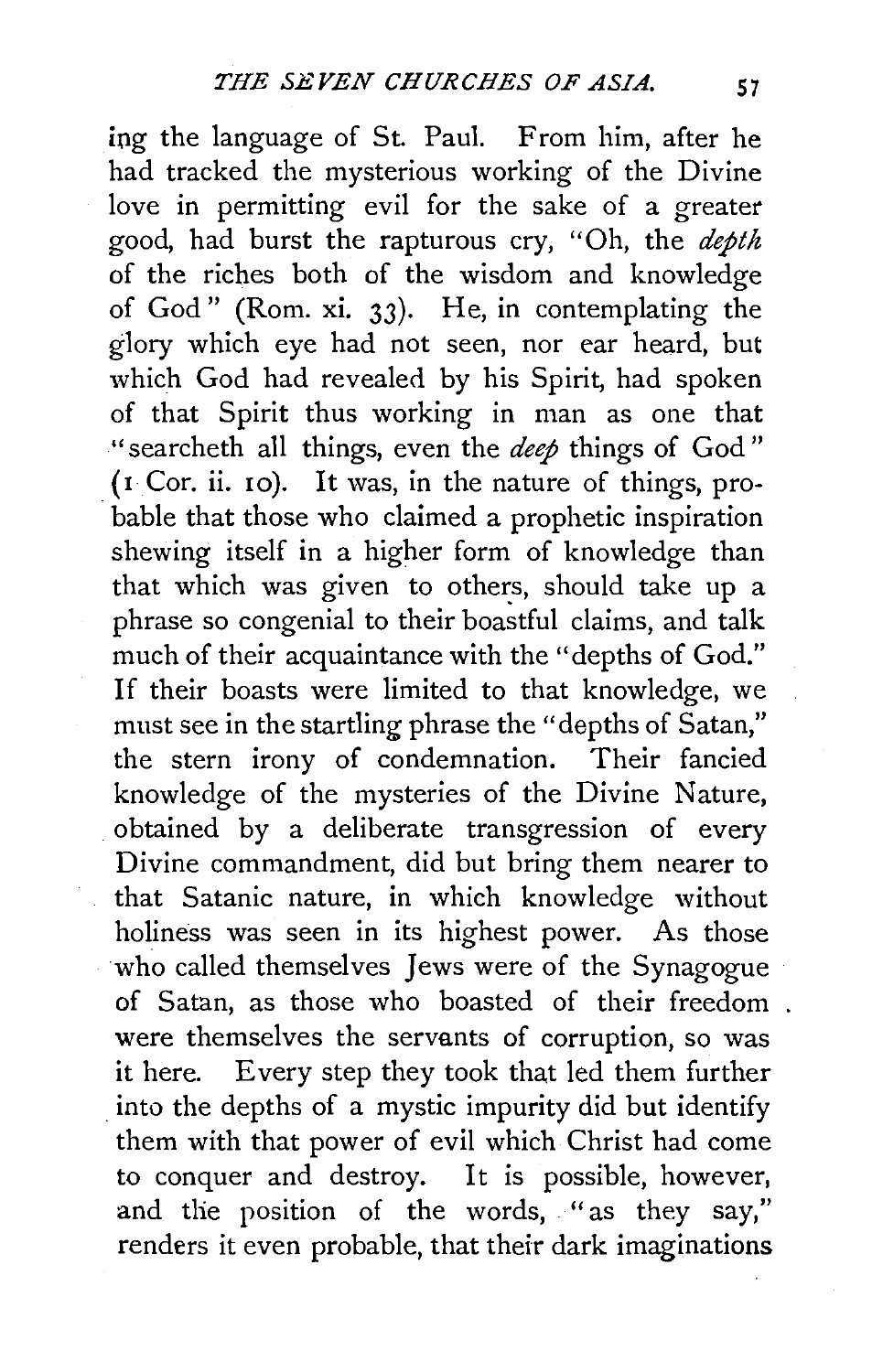carried them even to the literal utterance of the words which are put, as it were, into their lips. We cannot conquer Satan, they may have said, so long as we are ignorant of any of his devices; we must enlarge the range of our experience till we have fathomed the depths of evil and emerged from them uninjured; we must shew that though the body may be a sharer in all that men count impure, it may yet leave the Spirit with a clear and unclouded vision of the things of God. That form of Antinomianism has too many parallels in the history of human error for us to think it incredible that it should have appeared in a soil so fruitful in all strange dreams of morbid fancy as that of the Asiatic Churches ; and we need not wonder if a delusion to which the language, though not the life, even of a Luther at times drew perilously near, exercised its horrible fascination when it came from the lips of the false prophetess of Thyatira.

As the word " *depth* " gave us the key to the meaning of this part of the Message, so does the word "*burden*" to that of the part which follows: " *I will put zpon you none other burden but that which )'e have already; hold fast till I come."* The Apostle hears from his Lord the echo of that decree to which he had once been a consenting party. " It seemed good to the Holy Ghost and to us to lay upon you no greater *burden* than these necessary things" (Acts xv. 28). They might ask, as they heard this reproof of the freedom and the license which they claimed as boasting to be the true representatives of St. Paul's teaching, more Pauline than St. Paul himself, "Are we then to be brought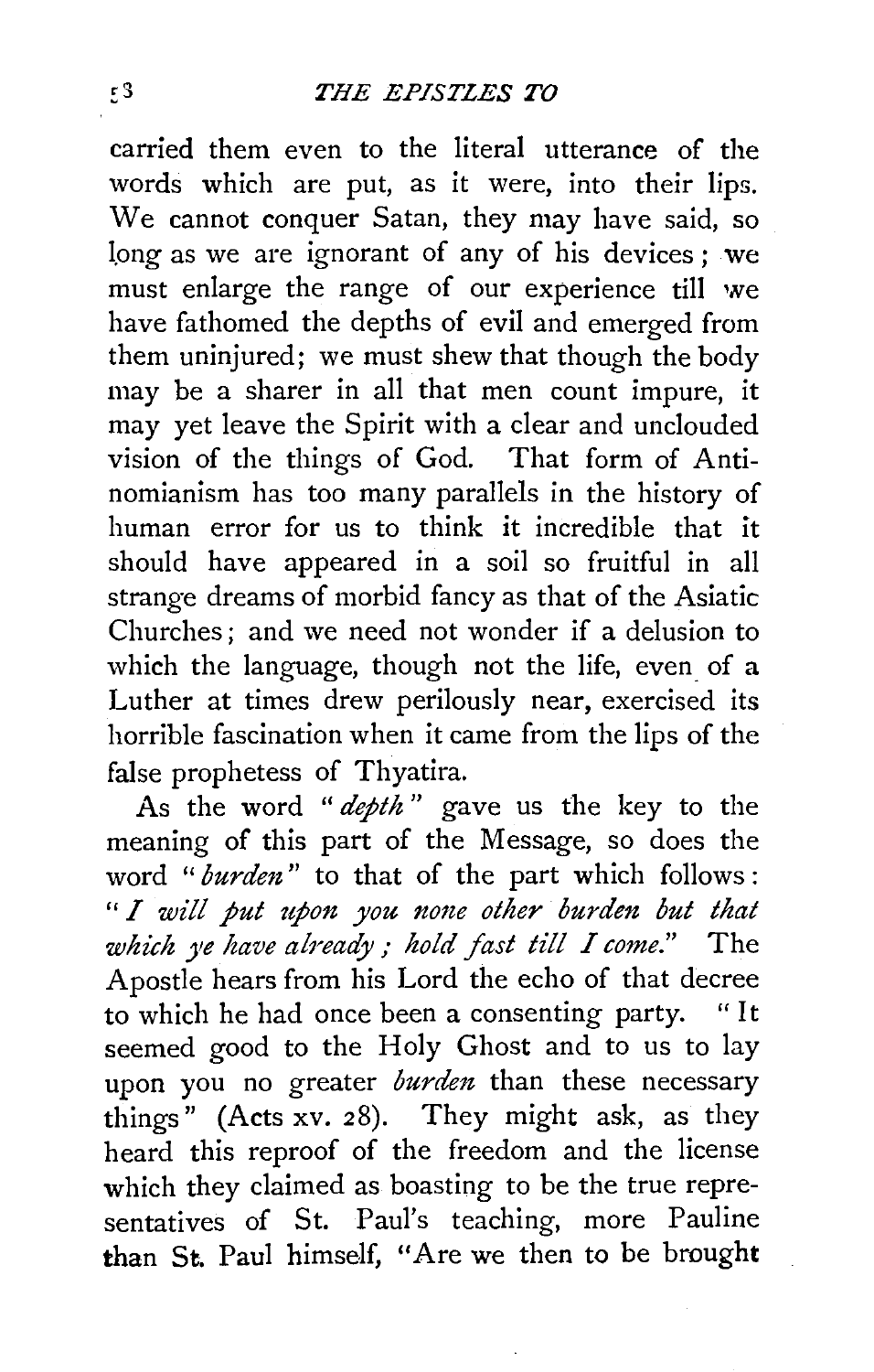once again under the yoke of bondage ? Is the Law, with all its restraints and prohibitions, to be once more the code of the Church of Christ ? " To such questions the words which the Seer wrote supplied the answer : "No; that which you once welcomed as the great charter of your freedom has not been cancelled. You may have all the liberty which it permits. No other burden is to be imposed upon you-neither circumcision, nor that which circumcision implies. But that charter contained, in precise terms, the command to abstain from eating things sacrificed to idols, and from fornication ; and these rules of life are still binding, as in accordance with the mind of Christ; the first as resting on the duty of witnessing for Christ, and the second as founded on the eternal law of purity. Keep that fast through all trials and temptations till I come, and theri he that overcometh shall receive his due reward."

The nature of that reward in this instance is described in terms of singuiar grandeur : " I will give him authority *[ <i>e*govola, the might of right, not  $\delta \omega \omega \mu s$ , the right of might] over the Gentiles, and he shall guide them<sup>1</sup>  $\lceil \frac{\pi o \mu a v \epsilon \hat{\iota}}{n} \rceil$ , shall do a shepherd's work with a rod of iron ; as the vessels of a potter shall they be broken in pieces, even as I have received of my Father." The promise is nothing less than that the faithful victor shall be a sharer in the sovereignty of

I The use of the word in the LXX. Version of Psa. ii. seems, in the first instance, to have been merely a mistranslation resting on a false etymology of the words which in the Authorized Version is rendered "shalt break them." Here, however, and in Rev. xii. *5,* as in so many other passages, the writer adopts the LXX. Version without any hesitation.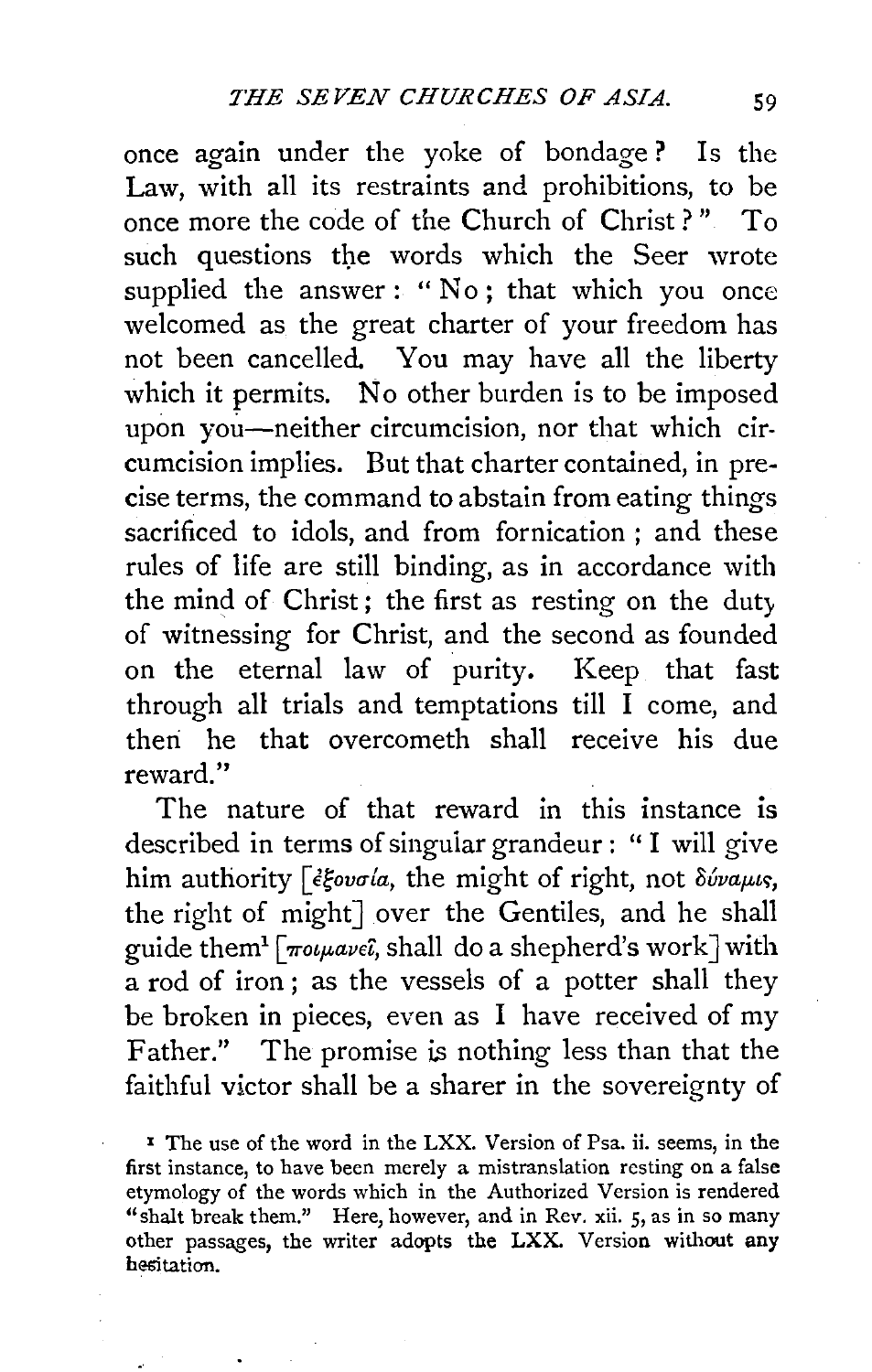the Anointed King, as described in the great Messianic prophecy of Psa. ii. There is, we cannot but believe, the same special adaptation in this case, as in the others, of the promised reward to the peculiar circumstances ot the conflict. That to which the Disciples were tempted was an undue compliance with the customs of the Heathen as such. Their fear of offending them, their reluctance to confess before them that they were worshippers of the Crucified, was bringing them into bondage. And therefore they were told that he who resisted that temptation should take his true position, as being over those Heathen ; should, in the great manifestation of the kingdom, share in his Lord's rule of righteous, and therefore inflexible, severity ; that then all the power and might of the Heathen that continued hostile to the Divine Kingdom should, like vessels of the potter not made to honour, be crushed to pieces.<sup>1</sup>

And, lastly, there was the yet more mysterious promise, "I will give unto him the morning star." As with the manna, and with the fruit of the tree of life, so also here, that which the Lord holds forth as the supreme and crowning blessing is the gift of Himself, the fruition of his glorious presence. That title of the " bright and morning star" is claimed by Him at the close of the Apocalypse as belonging to Himself as " the root and the offspring

<sup>1</sup> The argument used by Polycarp in dealing with the case already referred to presents a singular agreement with this passage : "Si quis non abstinuerit se ab avaritia (i.e., πλεονεξία, in its secondary sense of impurity) ab idololatria coinquinabitur et tanquam inter gentes judicabifur. Quis autem ignoret judicium Domini ? An nescimus quia sancti mundum judicabunt, sicut Paulus docet." (" Epist. ad Phil." c. xi.)